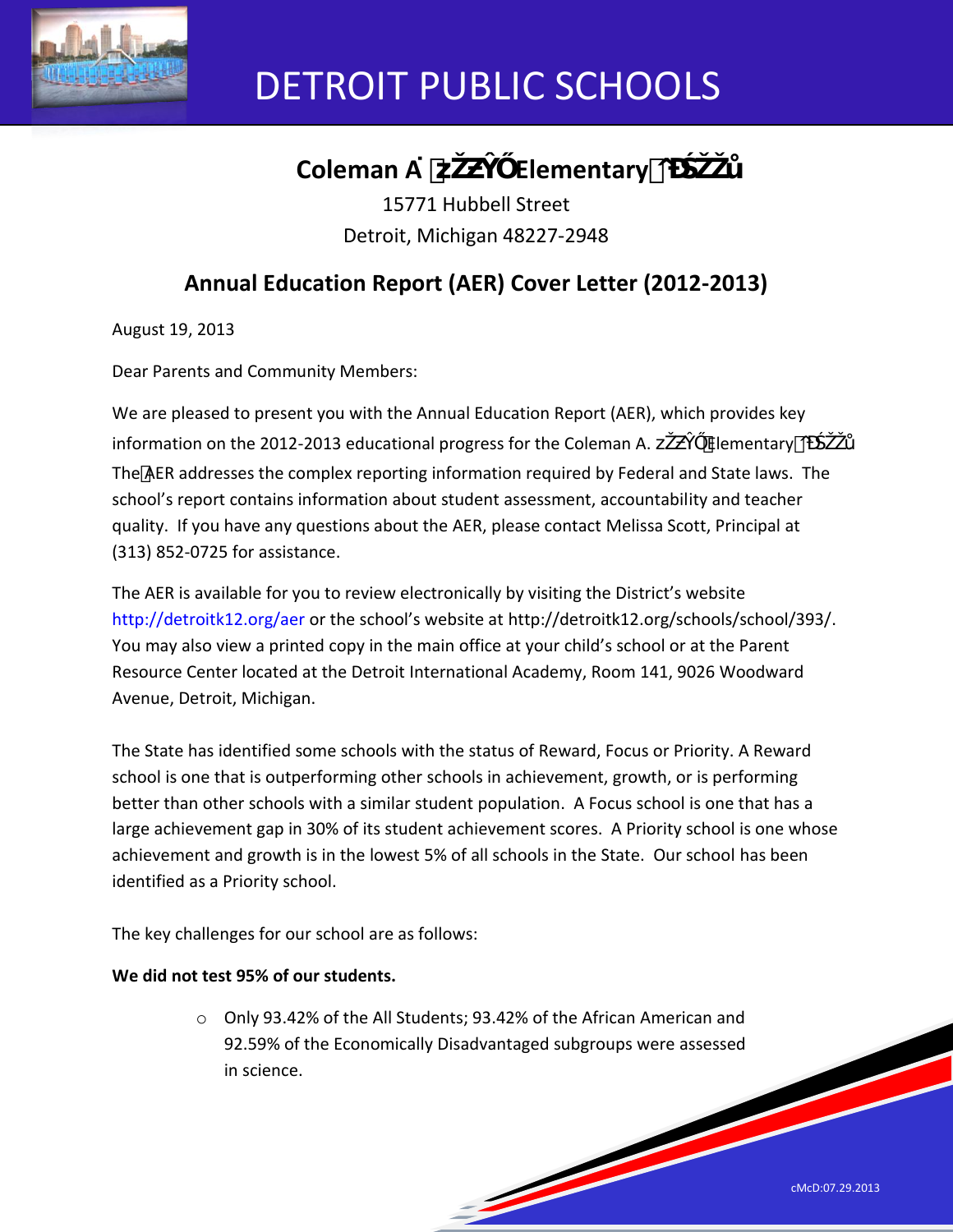**We did not attain Differentiated target achievement goals for all subgroups of students in reading.** 

> $\circ$  Only 1.94% of the Bottom 30% subgroup met the Differentiated target for reading.

**We did not attain Differentiated target achievement goals for all subgroups of students in writing.** 

 $\circ$  Only 0.0% of the Bottom 30% subgroup met the Differentiated target for writing.

**We did not attain Differentiated target achievement goals for all subgroups of students in mathematics.** 

> o Only 0.0% of the Bottom 30% subgroup met the Differentiated target for mathematics.

**We did not attain Differentiated target achievement goals for all subgroups of students in science.** 

> $\circ$  Only 3.85% of the All Students; 0.0% of the Bottom 30%; 3.85% of the African American and 5.00% of the Economically Disadvantaged subgroups met the Differentiated target for science.

**We did not attain Differentiated target achievement goals for all subgroups of students in social studies.** 

> o Only 0.0% of the Bottom 30% subgroup met the Differentiated target for social studies.

We are actively working to address our Michigan School Scorecard issues, accelerate student achievement and close persistent gaps in achievement by implementing the following key initiatives:

- Multi-tiered support system
	- o RTI approach to teach: bring equity into the classroom
	- o Focus instruction for whole group/direct interaction
- ❖ K-2 Burst Groups based on DIBELS Data- support increased levels of reading complexity
- Small group for Math & Reading instruction based on MEAP/MAP Data scores for grades 3-5
- Accelerated Math & Reading for student body -tailor instruction based on data and student need

Page 2 of 6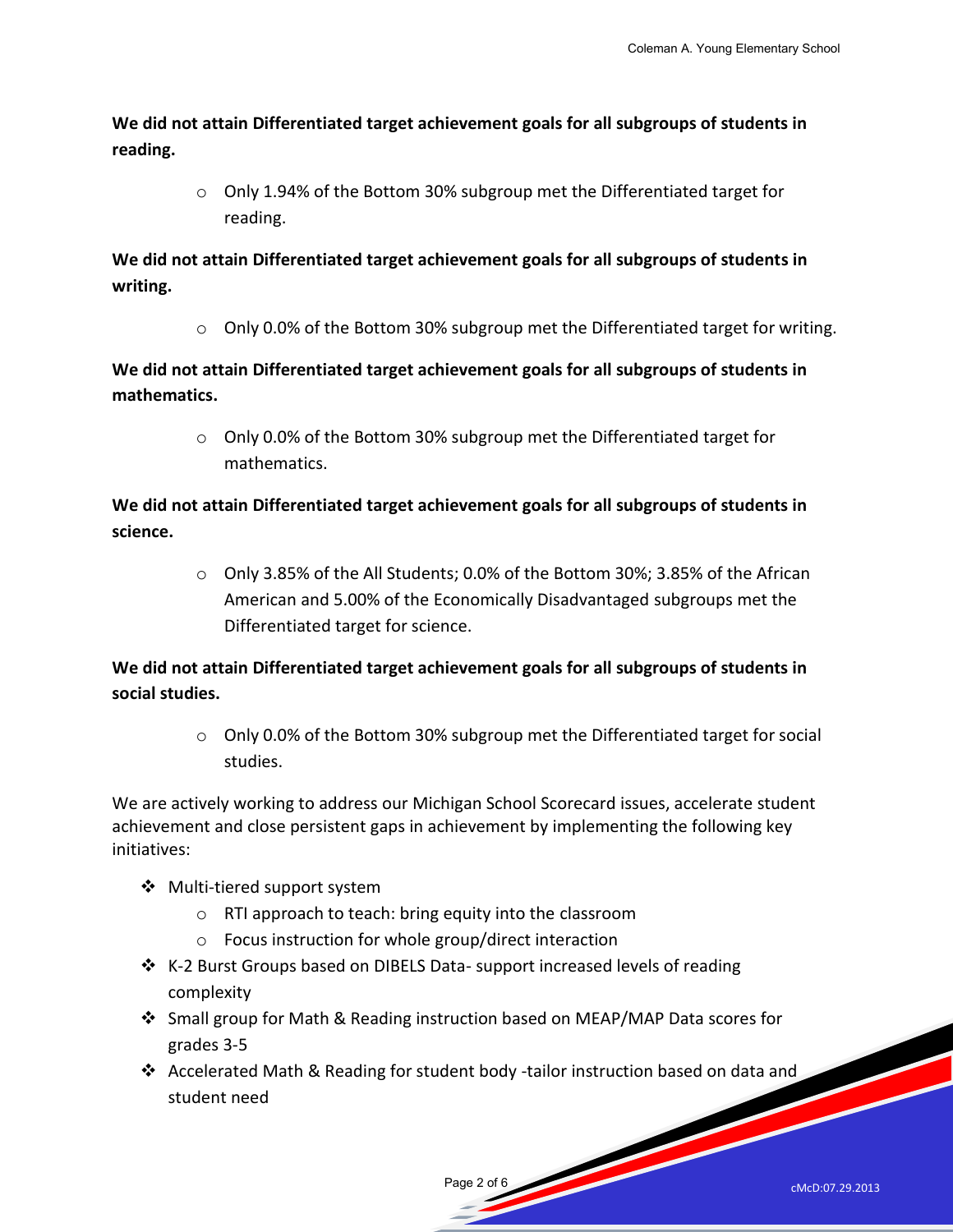- Star Early Literacy, Reading, & Math Data used to inform group formation and instruction
- $\cdot$  Inquiry based instruction
- Stem integration into Science curriculum
- Social Studies teacher for grades 3-5
- Writing Lab for Grades K-5 for shift in focused writing and shared responsibility to increase proficiency

## **Parent Involvement**

Coleman A. Young will build a capacity for strong parent involvement by providing assistance to parents as needed. Assistance may include understanding of academic content standards and achievement and how to monitor their child's progress during parent teacher conferences. Activities to influence parental involvement include:

- ❖ Parent Resource Room
- Parent workshops/parent programs
- \* Communication with parents by user friendly newsletters, flyers, school app., website, automated calling service
- On site worker from Dept. of Human Services (Success Coach)
- ❖ Parent compact
- ❖ Parent volunteers
- ❖ Pre-school students receive home visits
- ❖ Parent University/Curriculum Night
- ❖ Parent Meetings

State law requires that we also report additional information.

## **Process for Assigning Pupils to the School**

During the 2011-2012 school year, Detroit Public Schools implemented the "Open Enrollme<sub>nt</sub> Initiative." This initiative allows students to elect to attend any Detroit Public School without being required to live within the boundary for that school. The "Open Enrollment Initiative" does not apply to the Examination High Schools or Application Schools. Parents may enroll their child(ren) in the school of their interest as long as the school has not reached capacity for their particular grade. Enrollment preference is given to students who live within the boundary of a school.

It should also be noted that transportation will not be provided for students who select a school outside of the boundary of their home school. "Open Enrollment Initiative" resources can be found on our website at: [http://detroitk12.org/resources/prospective\\_students/](http://detroitk12.org/resources/prospective_students/)

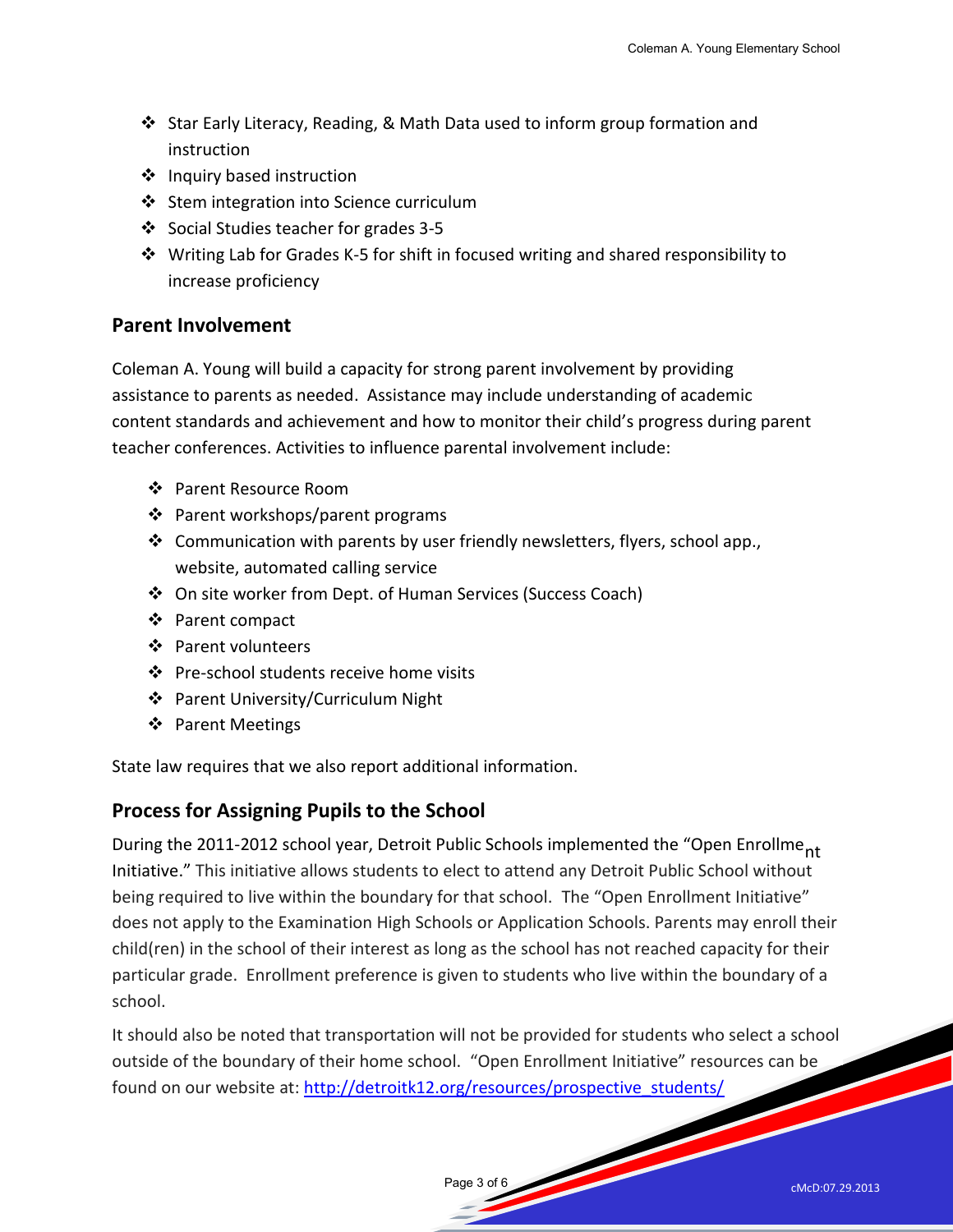## **School Improvement Status**

| Year      | <b>School Improvement Status</b> |  |
|-----------|----------------------------------|--|
| 2012-2013 | Priority                         |  |
| 2011-2012 | Priority ~ AYP Not Met           |  |

## **Detroit Public Schools' Core Curriculum:**

Consistent with the Detroit Public Schools 2013-2017 Strategic Plan, there are aggressive plans to accelerate the rate of student achievement and to ensure that students graduate with the academic and social skills necessary for success in college and the workplace.

## **Specific curriculum actions are based on the District's strategic plan to:**

- I. Broaden Services to Address Student Needs
- II. Support Parents and Families
- III. Offer Broad/High Quality Programs
- IV. Improve Customer Service
- V. Create Safe Learning Environments
- VI. Transform Central and School based services to serve customers better
- VII. Improve Technology
- VIII. Minimize the Impacts of Change
	- IX. Foster School-Based Leadership
	- X. Celebrate and Promote Success
- XI. Ensure Fiscal Stability
- XII. Improve Attendance and Discipline

The "Neighborhood-Centered, Quality Schools," Strategic Plan, is available online at [http://detroitk12.org/content/wp-content/uploads/2013/03/Strategic\\_Plan\\_DRAFT-FINAL.pdf](http://detroitk12.org/content/wp-content/uploads/2013/03/Strategic_Plan_DRAFT-FINAL.pdf)

## **Access to the Core Curriculum**

The instructional strategies and grade level expectations are aligned to the State standards and the NAEP. This represents the core curriculum, which is supported by the texts, materials, computer software and other school level resources used daily in the classrooms. All of the professional development activities are aligned to the core curriculum.

Page 4 of 6

The implementation is a process delineated in the District Plan. This plan serves as the framework for each school's academic achievement plan.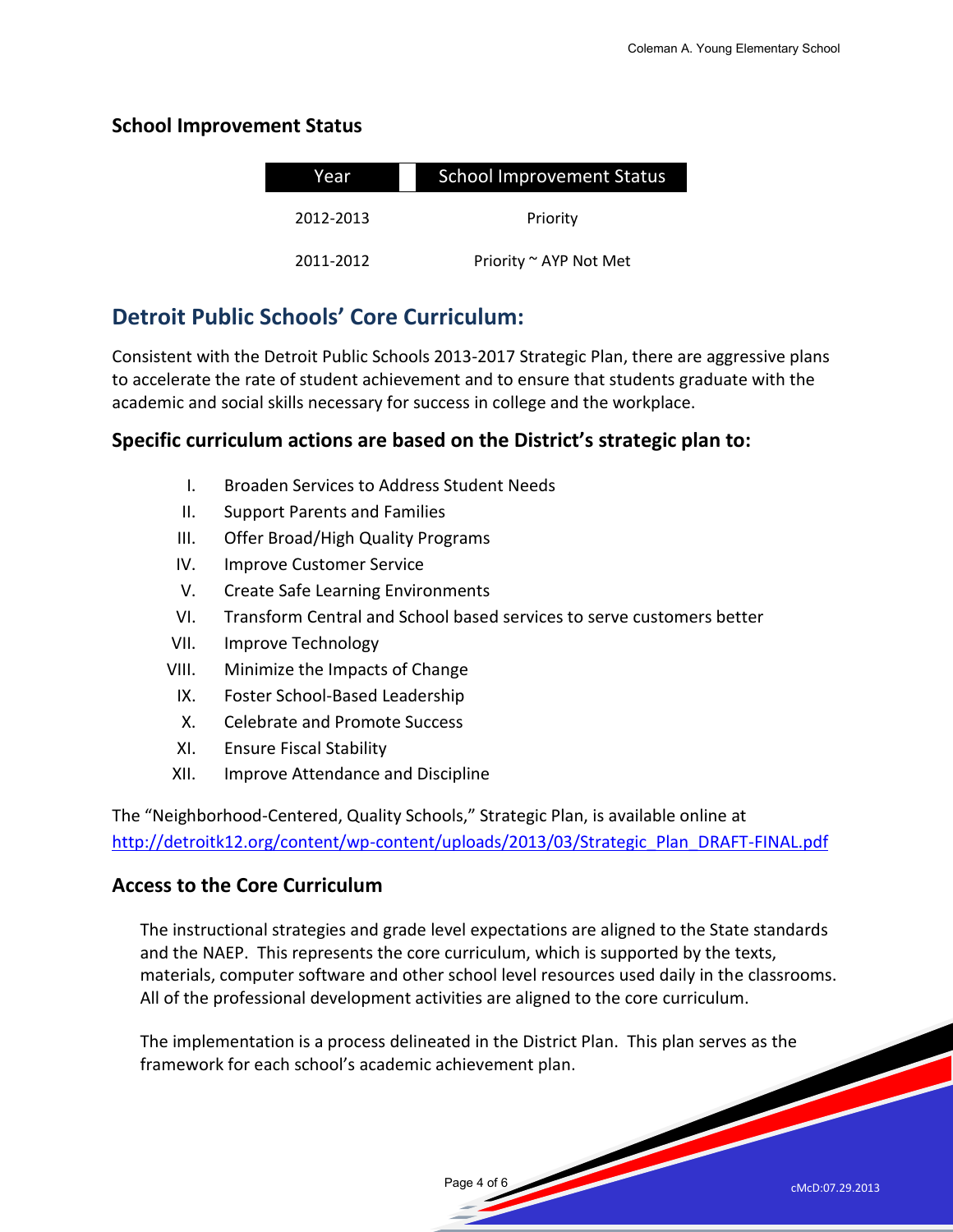## **Access to the Core Curriculum (Continued)**

The frequent monitoring of the implementation of these plans are conducted by the school diagnostic visits, review of the benchmark assessments, use of the teacher evaluation tool and adherence to the pacing calendar.

The variances from the State Plan can be found in the grade level expectations, which are also aligned to the higher standards of NAEP.

Parents/Guardians are offered classes to increase parenting skills, early childhood literacy, adult literacy and GED. During the school year, the Regional Parent Resource Center is a vehicle for parents and other community members to participate in regular and on-going informational and participatory sessions focused on curriculum and instruction. Learning Village (an online instructional management system), Web updates and semi-annual progress reports are a means to disseminate achievement information to educators. Parents will have the opportunity to monitor students' progress, including attendance, through **Parent Connect** in the Fall.

Detroit Public Schools Core Curriculum is currently under revision. Pacing Charts and Curriculum guides will be posted to the Division of Teaching and Learning under the Leadership page of our website in the near future.

## **Parent Engagement**

- $\div$  Use the technology portal for parents to view daily lessons and to communicate with teachers.
- $\cdot \cdot$  Implement and follow through with the parent contracts.
- Use the Parent Resource Center to engage parents in innovative workshops and sessions that are practical and will result in parent support to students at home.

## **Student Achievement Results**

Aggregate Student Achievement Results and Detroit Public Schools Quarterly NWEA~MAP Reading and Mathematics reports for Coleman A. ' Elementary o can be found on the Detroit Public Schools' web page at the Research, Evaluation and Assessment site at [http://detroitk12.org/data/rea/.](http://detroitk12.org/data/rea/) The following reports are available:

Page 5 of 6

- District Profile Report
- Combined School Profile Reports
- Individual School Profile Reports
- Adequate Yearly Progress (AYP) Reports
- Michigan Accountability Scorecard Report
- Annual Education Report